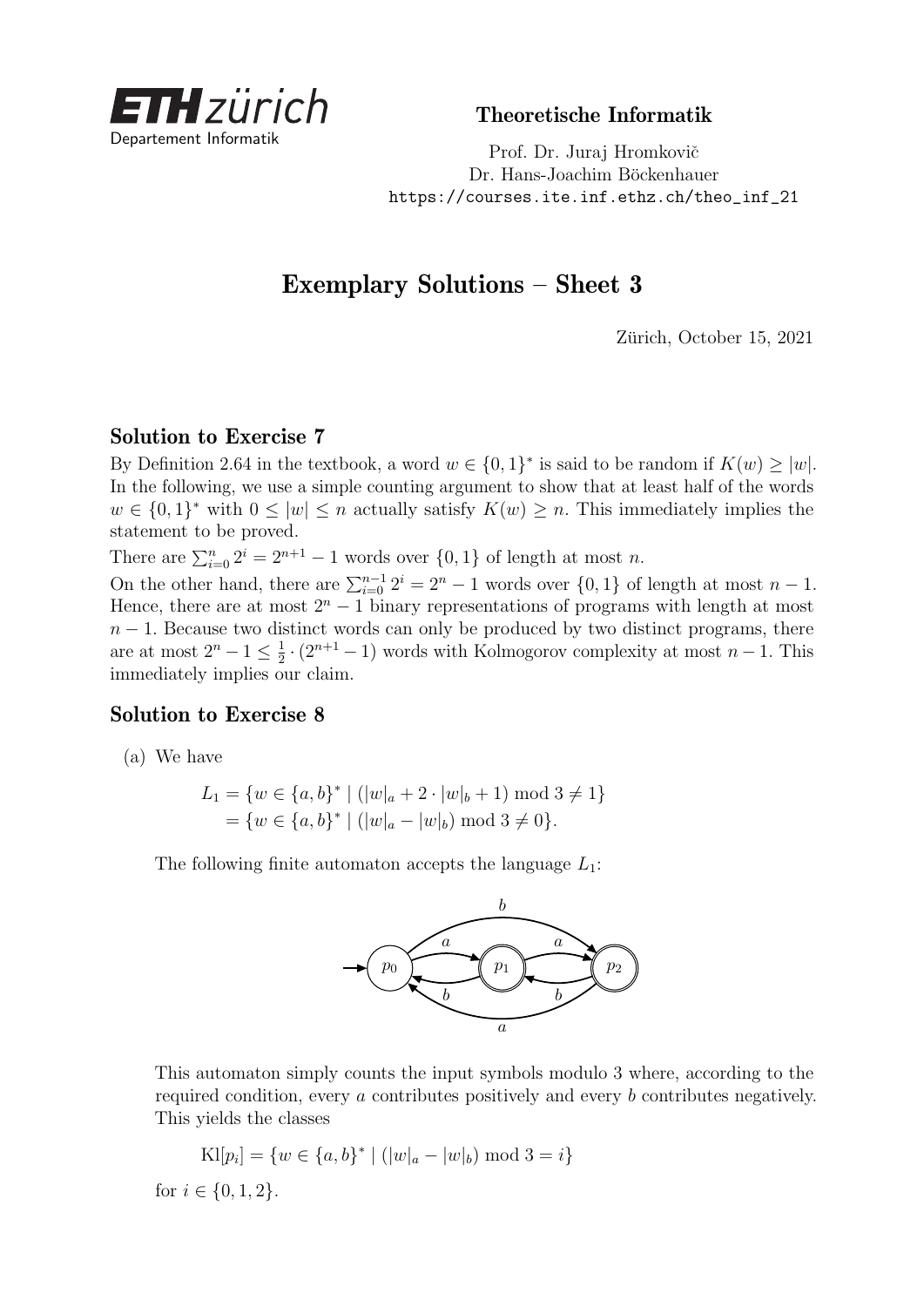(b) The following finite automaton accepts the language

 $L_2 = \{w \in \{a, b\}^* \mid w \text{ does not contain the subword } bab\}.$ 



The automaton contains the same transitions as the automaton searching for the pattern *bab* in the input. When in state  $q_i$ , a prefix of length *i* of the pattern has already been found at the current position in the input. Because the automaton is supposed to accept all words that do not contain the pattern, all states except for *q*<sup>3</sup> are accepting.

There are the following classes for the states:

$$
Kl[q_3] = \{a, b\}^* - L_2,
$$
  
\n
$$
Kl[q_2] = \{xba \mid x \in \{a, b\}^*\} \cap L_2,
$$
  
\n
$$
Kl[q_1] = \{xb \mid x \in \{a, b\}^*\} \cap L_2,
$$
  
\n
$$
Kl[q_0] = \{a, b\}^* - \bigcup_{i=1}^3 Kl[q_i].
$$

We remark that it is often useful to choose a suitable order of describing the classes.

## Solution to Exercise 9

(a) The following finite automaton accepts the language

 $L = \{w \in \{a, b\}^* \mid w \text{ contains the subword } ab \text{ as many times as the subword } ba\}.$ 



When reading the symbols in *w* from left to right, the subword *ab* corresponds to switching from *a* to *b* and, analogously, the subword *ba* corresponds to switching from *b* to *a*. Hence, *w* contains the subword *ab* as many times as the subword *ba* if and only if *w* is the empty word  $\lambda$  or *w* starts and ends with the same symbol. The